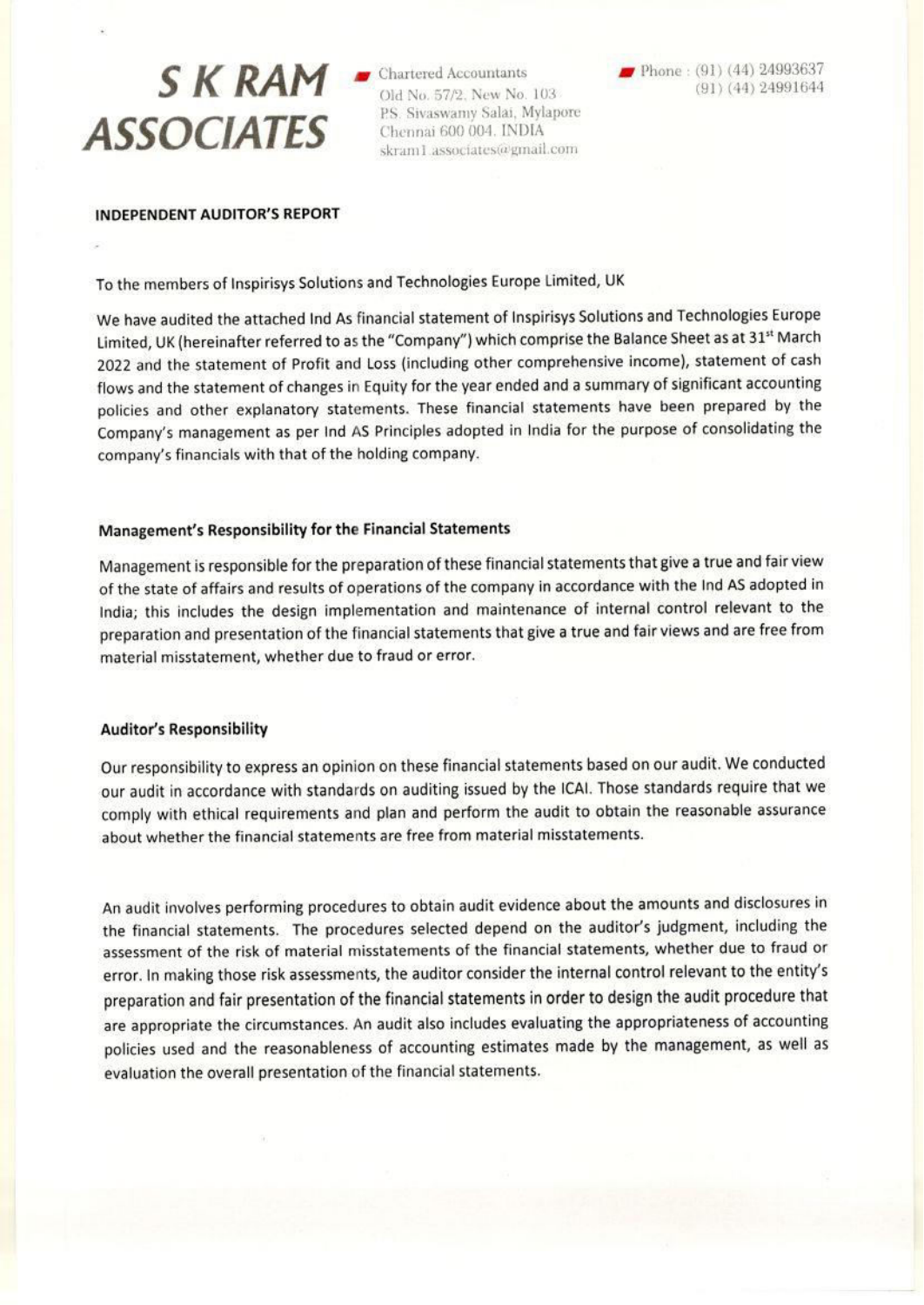We believe that the audit evidence we have obtained is sufficient and appropriate to provide a basis for our audit opinion.

#### Opinion

In our opinion and to the best of our information and according to the explanation given to us, the financial statements give a true and fair view of the state of affairs of the company as at 31<sup>st</sup> March 2022, and of its results of operations for the year then ended in accordance with Generally Accepted Accounting Principles adopted in India.

For S K Ram Associates **Chartered Accountants** ICAI Firm Registration Number: 2842S

 $Sd$ /-

R. Balaji Membership Number: 202916 UDIN: 22202916AINLVV1832 Place of Signature: Chennai Date: 6th May 2022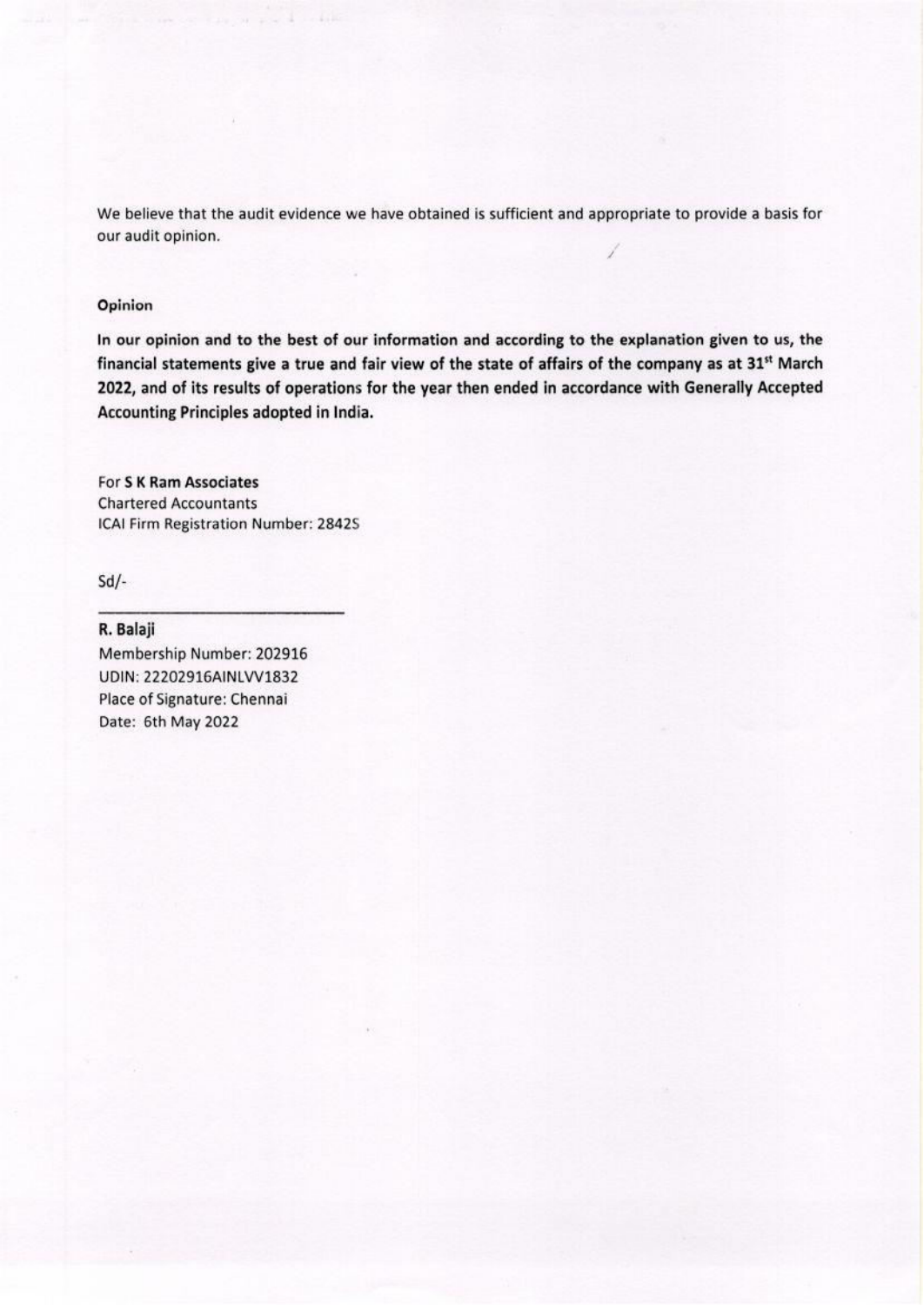#### Audited Balance sheet as at 31st Mar'22

(All amounts in GBP lakhs, unless otherwise stated)

| Particulars                                   | <b>Notes</b>    | As at Mar 31, 2022             | As at Mar 31, 2021 |
|-----------------------------------------------|-----------------|--------------------------------|--------------------|
|                                               |                 |                                |                    |
| <b>ASSETS</b>                                 |                 |                                |                    |
| Non-current assets                            |                 |                                |                    |
| Property, plant and equipment                 |                 |                                |                    |
| Financial assets                              |                 |                                |                    |
| - Other financial assets                      | 2.1             | 0.00                           | 0.01               |
| Other non-current assets                      | 2.2             | 0.01                           | 0.00               |
| Total                                         |                 | 0.01                           | 0.01               |
| <b>Current assets</b>                         |                 |                                |                    |
| Financial assets                              |                 |                                |                    |
| - Cash and cash equivalents                   | 2.3             | 0.00                           | 0.00               |
| Total                                         |                 | 0.00                           | 0.00               |
|                                               |                 |                                |                    |
| <b>Assets Total</b>                           |                 | 0.01                           | 0.01               |
| <b>EQUITY AND LIABILITIES</b>                 |                 |                                |                    |
| Equity                                        |                 |                                |                    |
| Equity share capital                          | 2.4             | 0.20                           | 0.20               |
| - Reserves and surplus                        | 2.5             | (3.22)                         | (2.86)             |
| Total                                         |                 | (3.02)                         | (2.66)             |
| Liabilities                                   |                 |                                |                    |
| Non-current liabilities                       |                 |                                |                    |
| - Borrowings                                  | 2.6             | 2.96                           | 2.62               |
|                                               |                 |                                |                    |
| Total                                         |                 | 2.96                           | 2.62               |
| <b>Current liabilities</b>                    |                 |                                |                    |
| <b>Financial liabilities</b>                  |                 |                                |                    |
| - Other financial liabilities                 | 2.7             | 0.07                           | 0.05               |
| <b>TOTAL</b>                                  |                 | 0.07                           | 0.05               |
|                                               |                 |                                |                    |
| <b>Liabilities Total</b>                      |                 | 0.01                           | 0.01               |
| Significant Accounting Policies & Other Notes | $\mathbf{1}$    |                                |                    |
| Notes to the Balance Sheet                    | 2               |                                |                    |
| As per our report of even date                |                 |                                |                    |
| For S K RAM ASSOCIATES                        |                 |                                |                    |
| Firm Registration No.2842S                    |                 | For and on behalf of the Board |                    |
| Chartered Accountants                         |                 |                                |                    |
| $Sd/-$                                        | $Sd/-$          | $Sd$ /-                        |                    |
|                                               | <b>Director</b> |                                | <b>Director</b>    |
| R.Balaji                                      |                 |                                |                    |
| Membership No.202916                          |                 |                                |                    |

Place: Chennai, India Date : 6th May 22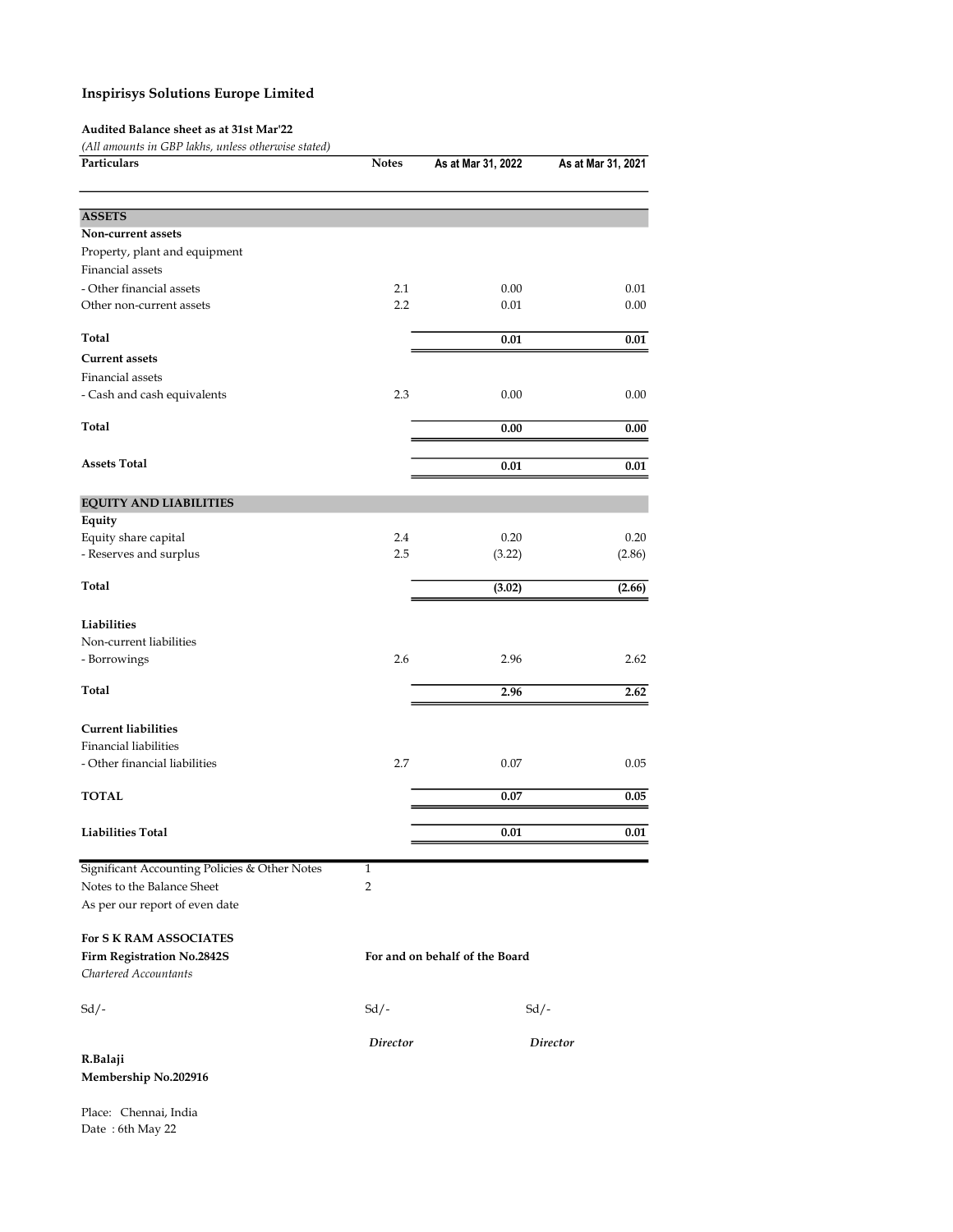## Audited Statement of Profit and loss account for Financial year ended 31st Mar 2022

(All amounts in GBP lakhs, unless otherwise stated)

| Particulars                                                                           | <b>Notes</b>    | For the year ended 31<br>Mar 2022 | For the year ended 31<br>Mar 2021 |
|---------------------------------------------------------------------------------------|-----------------|-----------------------------------|-----------------------------------|
| <b>Continuing operations</b><br>Income                                                |                 |                                   |                                   |
| Revenue from operations                                                               |                 |                                   |                                   |
| Other income                                                                          | 3.1             |                                   | 0.22                              |
| Total revenue (I)                                                                     |                 | $\overline{a}$                    | 0.22                              |
| <b>Expenses</b>                                                                       |                 |                                   |                                   |
| Other expenses                                                                        | 3.2             | 0.37                              | 0.22                              |
| Total (II)                                                                            |                 | 0.37                              | 0.22                              |
| Earnings before interest, tax, depreciation and amortization<br>$(EBITDA) (I) - (II)$ |                 | (0.37)                            | 0.00                              |
| Depreciation and amortization expense                                                 |                 |                                   |                                   |
| Finance costs (Net)                                                                   |                 |                                   |                                   |
| Profit/(loss) before tax                                                              |                 | (0.37)                            | 0.00                              |
| Profit/(loss) for the year from continuing operations                                 |                 | (0.37)                            | 0.00                              |
| Significant Accounting Policies & Other Notes                                         | $\mathbf{1}$    |                                   |                                   |
| Notes to the Statement of Profit and Loss Account                                     | 3               |                                   |                                   |
| As per our report of even date                                                        |                 |                                   |                                   |
| <b>For S K RAM ASSOCIATES</b>                                                         |                 |                                   |                                   |
| <b>Firm Registration No.2842S</b>                                                     |                 | For and on behalf of the Board    |                                   |
| Chartered Accountants                                                                 |                 |                                   |                                   |
| $Sd$ /-                                                                               | $Sd$ /-         |                                   | $Sd$ /-                           |
|                                                                                       | <b>Director</b> |                                   | <b>Director</b>                   |
| R.Balaji<br>Membership No.202916                                                      |                 |                                   |                                   |

Place: Chennai, India Date : 6th May 22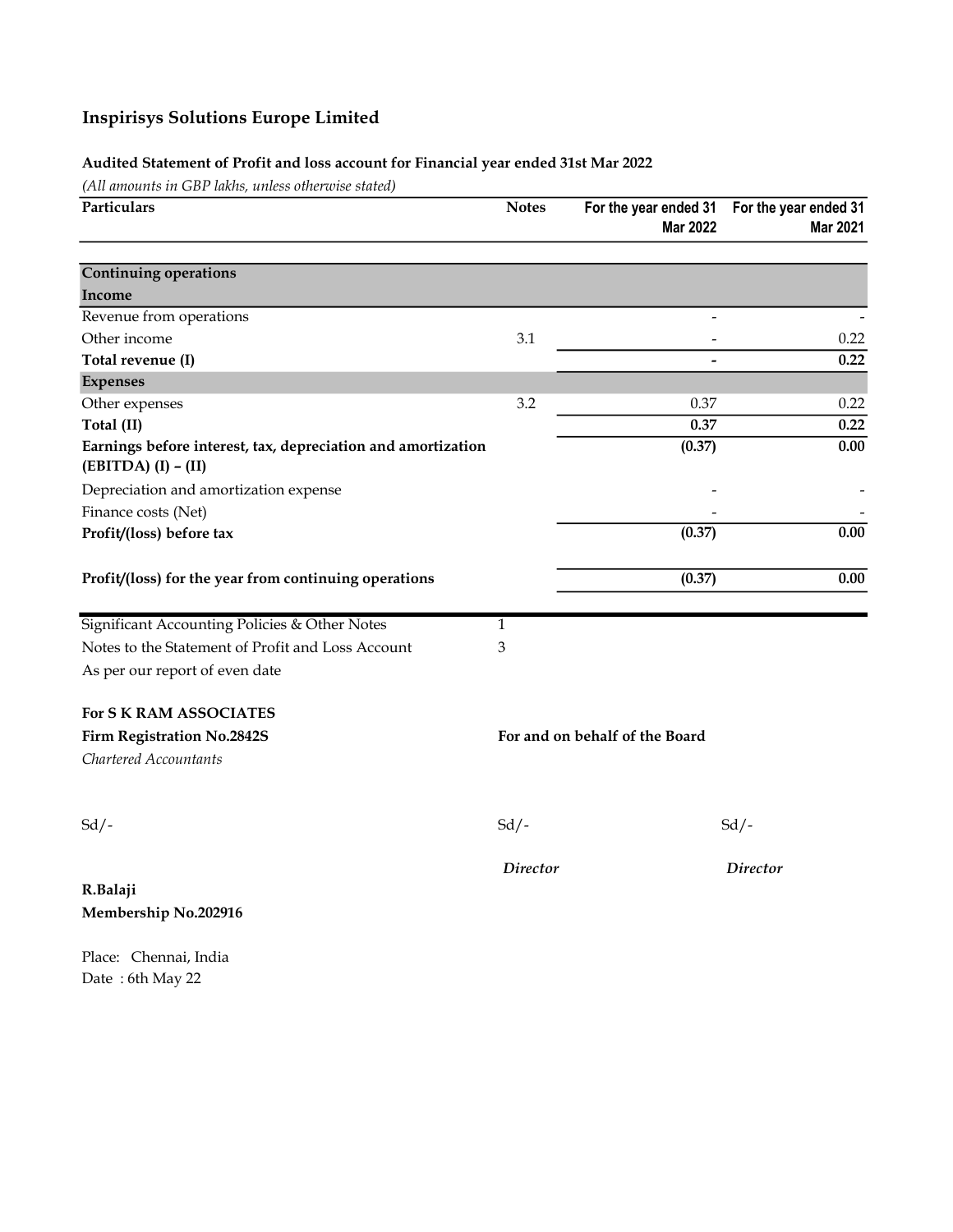# Cash Flow Statement for the period

(All amounts in GBP in lakhs, unless otherwise stated)

| Particulars                                                 | For the year ended 31 For the year ended 31 |         |  |
|-------------------------------------------------------------|---------------------------------------------|---------|--|
|                                                             | 03-2022                                     | 03-2021 |  |
| <b>Cash flows from operating activities</b>                 |                                             |         |  |
| Net profit / (loss) for the year before tax Adjustment for: | (0.37)                                      | 0.00    |  |
| Finance cost                                                |                                             | 0.00    |  |
| Operating profit / (loss) before reinvestment of capital    | (0.37)                                      | 0.01    |  |
| (Increase)/Decrease in Trade receivables                    |                                             |         |  |
| (Increase)/Decrease in current assets                       | (0.00)                                      | 0.02    |  |
| Increase/(Decrease) in trade and other payables             | 0.02                                        | (0.01)  |  |
| Cash generated from / (used in) operations                  | (0.34)                                      | 0.02    |  |
| Tax (paid)                                                  |                                             |         |  |
| Net cash flows from operating activities                    | (0.34)                                      | 0.02    |  |
| Cash flows from financing activities:                       |                                             |         |  |
| Loan received/(repaid)                                      | 0.34                                        | (0.03)  |  |
| Net cash flows from/ (used in) financing activities         | 0.34                                        | (0.03)  |  |
| Net Increase/(decrease) in cash & cash equivalents          | (0.01)                                      | (0.01)  |  |
| Cash & cash equivalents at the beginning of the year        | 0.00                                        | 0.01    |  |
| Cash & Cash equivalents at end of the year                  | (0.00)                                      | 0.00    |  |

As per our report of even date

| <b>For S K RAM ASSOCIATES</b>     |                                |                 |  |
|-----------------------------------|--------------------------------|-----------------|--|
| <b>Firm Registration No.2842S</b> | For and on behalf of the Board |                 |  |
| Chartered Accountants             |                                |                 |  |
|                                   |                                |                 |  |
| $Sd$ /-                           | $Sd$ /-                        | $Sd$ /-         |  |
| R.Balaji                          |                                |                 |  |
| Membership No.202916              | <i>Director</i>                | <b>Director</b> |  |
| Place: Chennai, India             |                                |                 |  |

Date : 6th May 22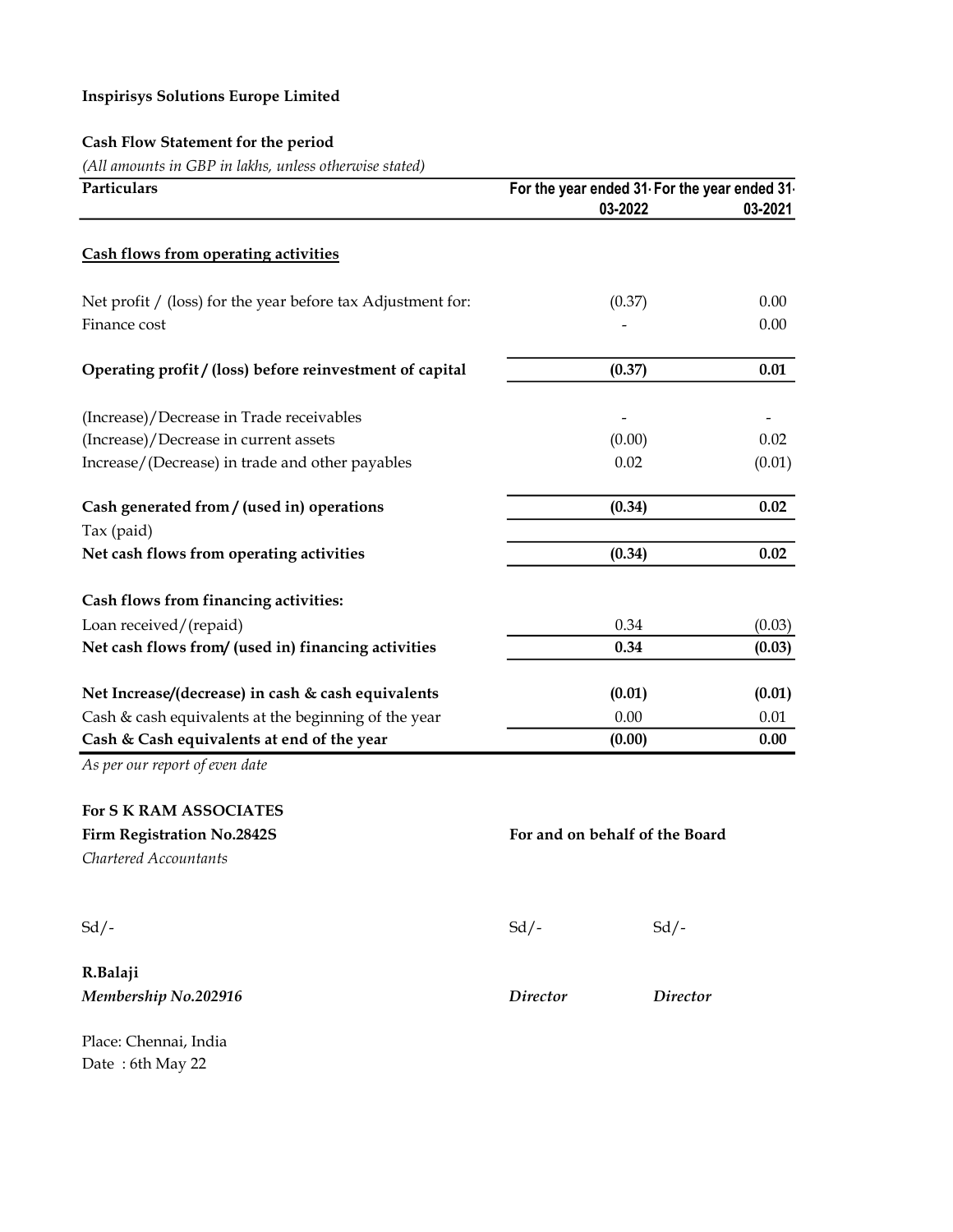## 2. Notes to the balance sheet for Financial year ended 31st Mar 2022

(All amounts in GBP lakhs, unless otherwise stated)

| <b>Particulars</b>                                        | As at Mar 31, 2022 | As at Mar 31, 2021 |
|-----------------------------------------------------------|--------------------|--------------------|
| <b>Assets</b>                                             |                    |                    |
| 2.1 Other financial assets                                |                    |                    |
| <b>Non Current</b>                                        |                    |                    |
| Security deposits                                         |                    |                    |
| Rental deposit                                            | 0.00               | 0.01               |
| <b>Total</b>                                              | 0.00               | 0.01               |
| 2.2 Other non-current assets                              |                    |                    |
| Balances with government authorities                      | 0.01               | 0.01               |
| Prepaid expenses                                          | 0.00               | 0.00               |
| <b>Total</b>                                              | 0.01               | 0.01               |
| 2.3 Cash and bank balances                                |                    |                    |
| Cash and cash equivalents                                 |                    |                    |
| Balances with banks - current accounts                    | 0.00               | 0.00               |
| <b>Total</b>                                              | 0.00               | 0.00               |
| 2.4 Share capital                                         |                    |                    |
| Issued, Subscribed & Paid up                              |                    |                    |
| 19500 (March 31,2019:19500) equity shares of GBP 1/- each | 0.20               | 0.20               |
| 2.5 Other Equity                                          |                    |                    |
| <b>General reserve</b>                                    |                    |                    |
| Retained earnings                                         | (2.86)             | (2.86)             |
| Profit /(Loss) For The Year                               | (0.37)             | 0.00               |
| Balance as at the end of the year                         | (3.22)             | (2.86)             |
| Total                                                     | (3.22)             | (2.86)             |
| 2.6 Borrowings                                            |                    |                    |
| Non-current                                               |                    |                    |
| <b>Secured</b>                                            |                    |                    |
| Finance lease obligations                                 |                    |                    |
| <b>Unsecured</b>                                          |                    |                    |
| Loans and advances from related parties                   | 2.96               | 2.62               |
| <b>Total</b>                                              | 2.96               | 2.62               |
| 2.7 Other financial liabilities                           |                    |                    |
| Other accrued liabilities                                 | 0.07               | 0.05               |
| <b>Total</b>                                              | 0.07               | 0.05               |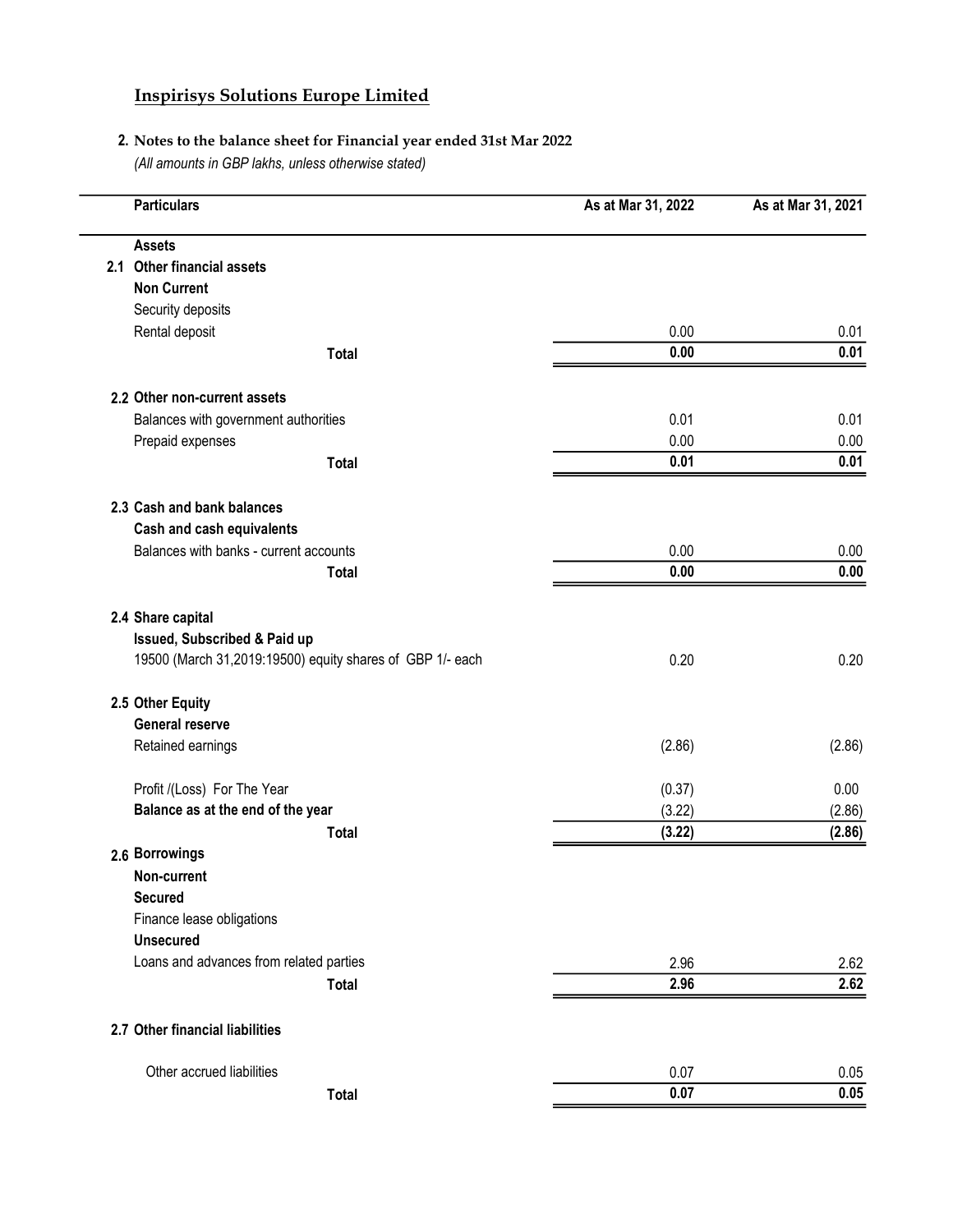## 3. Notes to the Statement of Profit and Loss account for Financial year ended 31st Mar 2022

(All amounts in GBP lakhs, unless otherwise stated)

L.

| Particulars                               | For the year ended For the year ended 31 |          |  |
|-------------------------------------------|------------------------------------------|----------|--|
|                                           | 31 Mar 2022                              | Mar 2021 |  |
| 3.1 Other income                          |                                          |          |  |
| Interest income on Bank deposits          |                                          |          |  |
| Other non-operating income                |                                          | 0.21     |  |
| Liability no longer required written back |                                          | 0.01     |  |
| Total                                     |                                          | 0.22     |  |
| 3.2 Other expenses                        |                                          |          |  |
| Rent                                      | 0.02                                     | 0.03     |  |
| Communication costs                       |                                          | 0.00     |  |
| Travelling and conveyance                 | 0.03                                     | 0.00     |  |
| Printing and stationery                   |                                          |          |  |
| Legal and professional fees               | 0.20                                     | 0.19     |  |
| Exchange differences (net)                | 0.12                                     |          |  |
| Miscellaneous expenses                    | 0.00                                     |          |  |
| Total                                     | 0.37                                     | 0.22     |  |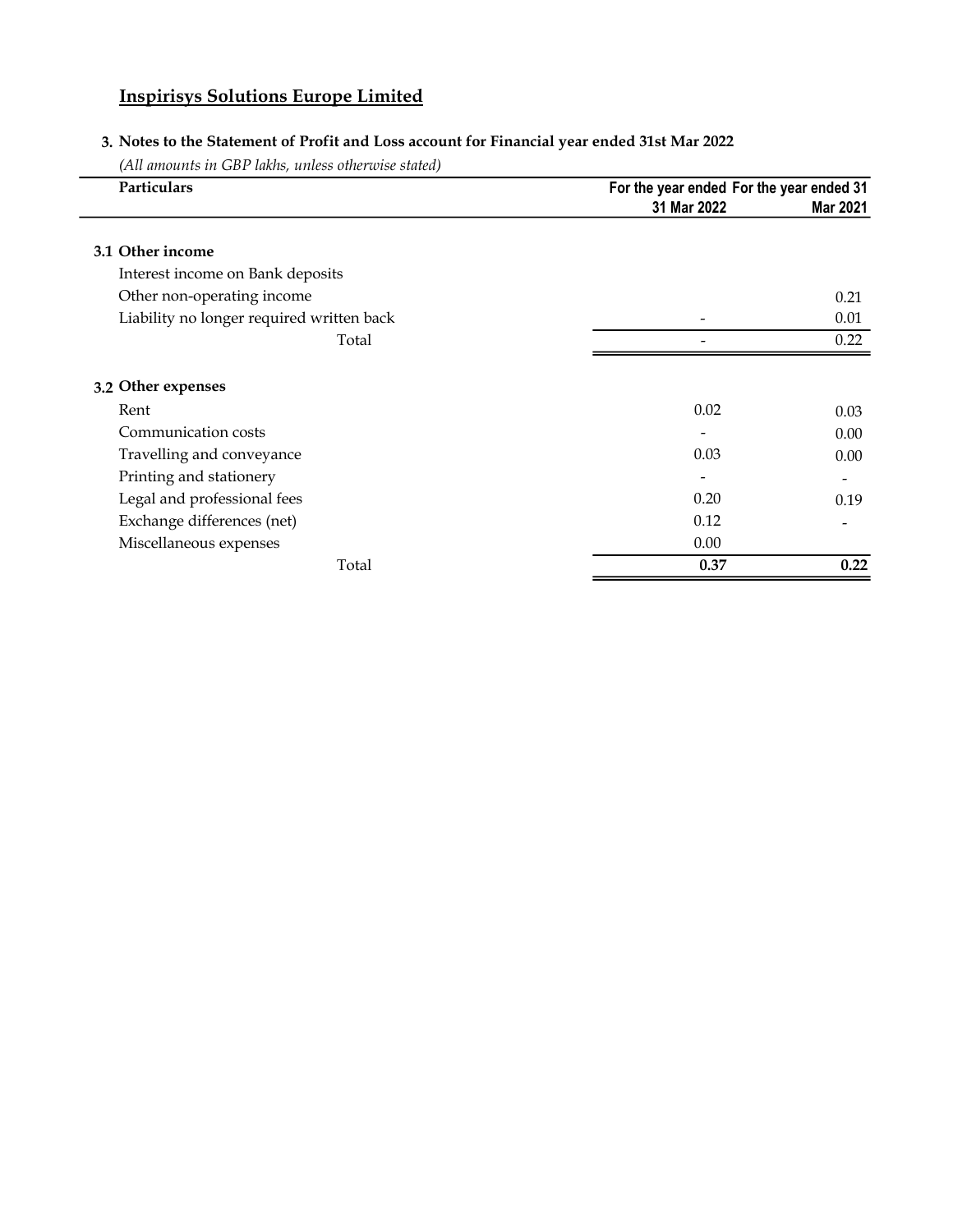#### 1. Other Notes forming part of Financial Statements for the Year Ended March 31, 2022

(All amounts in GBP in lacs, unless otherwise stated)

#### 1.1 Legal status and business activity:

Inspirisys Solutions Europe Limited , UK , a company incorporated under the laws of UK. The company is primarily engaged in rendering software services.

#### 1.2 Changes in equity:

| <b>Particulars</b>                             | <b>Issued Capital/</b>     | Accumulated<br>Profit/(loss) | Total  |
|------------------------------------------------|----------------------------|------------------------------|--------|
|                                                | Share application<br>Money |                              |        |
| Balance as on March 31, 2021                   | 0.20                       | (2.86)                       | (2.66) |
| Profit/(Loss) for the year ending Mar 31, 2022 |                            | (0.37)                       | (0.37) |
| Balance as on March 31, 2022                   | 0.20                       | (3.22)                       | (3.03) |

#### 1.3. REVENUE RECOGNITION:

Revenue is generally accounted for on accrual basis and is recognized as follows:

a) Services: Revenue is recognized over the period in which the service is provided.

#### b) Software services:

Revenue on time-and-material contracts are recognized as the related services are performed and revenue from the end of the last billing to the Balance Sheet date is recognized as unbilled revenues.

Revenue from fixed-price and fixed-timeframe contracts, where there is no uncertainty as to measurement or collectability of consideration, is recognized based upon the percentage of completion method. When there is uncertainty as to measurement or ultimate collectability revenue recognition is postponed until such uncertainty is resolved. Provision for estimated losses, if any, on uncompleted contracts are recorded in the period in which such losses become probable based on the current estimates.

#### 1.4. RELATED PARTIES TRANSACTION

# Name of the Party Nature of Relationship Inspirisys Solutions Limited **Following Company** Holding company Inspirisys Solutions North America Inc Fellow Subsidiary Fellow Subsidiary Network Programs USA, Inc. The contract of the contract of the set of the set of the set of the set of the set of the set of the set of the set of the set of the set of the set of the set of the set of the set of the set o KEY MANAGERIAL PERSONNEL: Mr. Malcolm F. Mehta Director

Mr. V. Mohan Nair Director Mr. Milind Kalurkar Director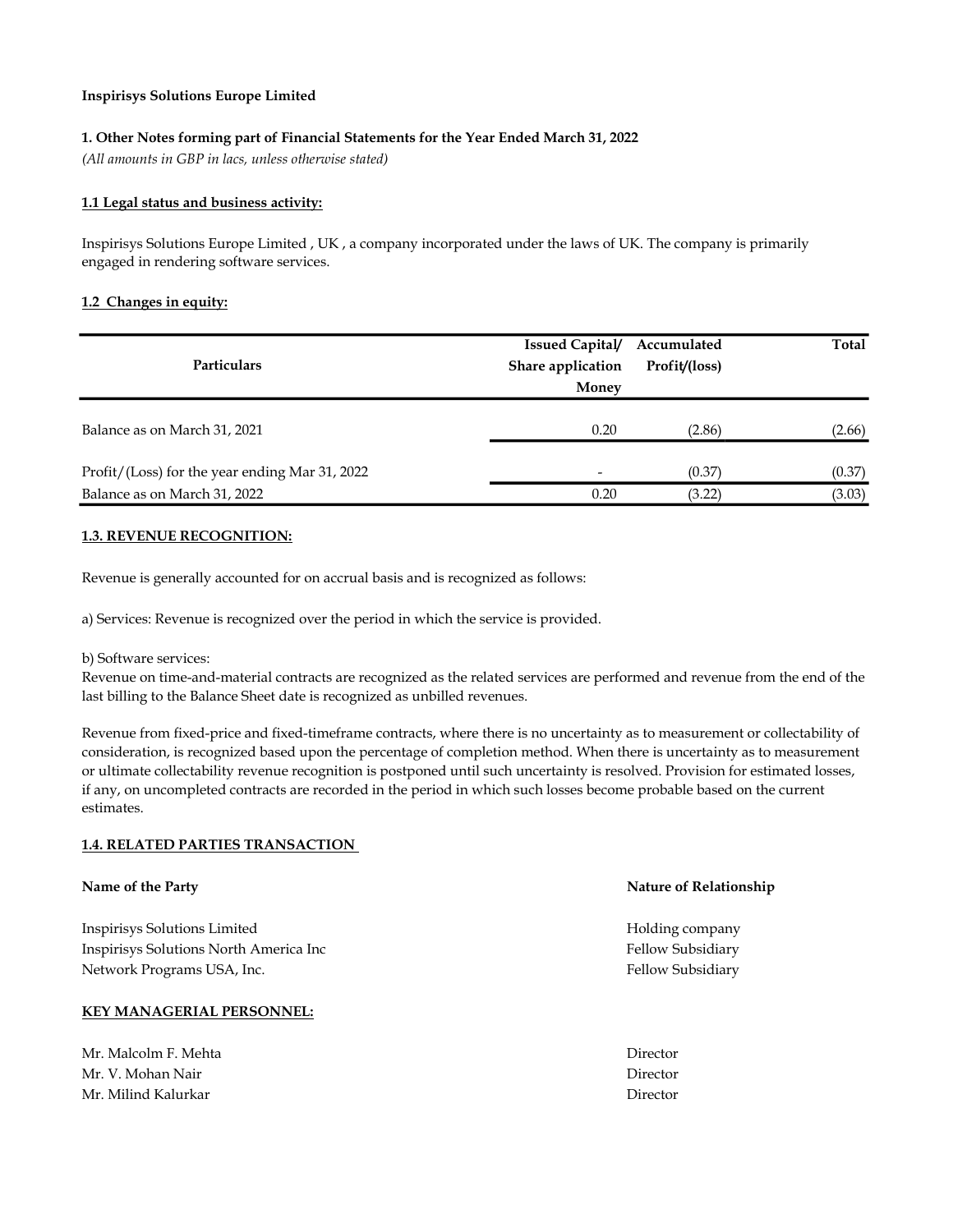#### 1.5. The transactions with its related parties are as follows :

| Particulars | Holding | Fellow     |
|-------------|---------|------------|
|             | Company | Subsidiary |
|             |         |            |
| Payables    | 0.54    | 2.41       |
|             | (0.54)  | (2.08)     |

Note: Item under parenthesis represent previous year figures

#### 1.6. RELATED PARTY INTEREST IN CONTRACTS:

#### Mr. V.Mohan Nair - Director

Mr. V. Mohan Nair, Director is also a director in V2S Enablers Ltd, which provides marketing services to the company on the normal commercial terms.

#### 1.7. Capital Commitments:

The Company has no capital commitments, which would require disclosure as at March 31, 2022

#### 1.8. Contingent Liabilities:

There are no contingent liabilities as at the balance sheet date, which would require provision or disclosure.

#### 1.9. Earning per Share

The earnings considered in ascertaining the company's basic and diluted earnings per share comprise of the net profit/(loss) after tax . The number of shares used in computing basic earnings per share is the weighted average number of shares outstanding during the year. The number of shares used in computing the diluted earnings per share comprises the weighted average shares considered for deriving basic earnings per share and also the weighted average number of shares if any which would have been issued on the conversion of all dilutive potential equity shares.

#### 1.10. Measurement of EBITDA

The company measures EBITDA on the basis of profit /(loss) from continuing operations. In its measurement does not include depreciation and amortization expense, finance costs and tax expense

#### 1.11. Comparative Figures:

Previous year figures have been regrouped / reclassified wherever necessary to conform with current year presentation.

As per our report attached

For S K RAM ASSOCIATES Chartered Accountants Firm Registration No.2842S **For and on behalf of the Board**